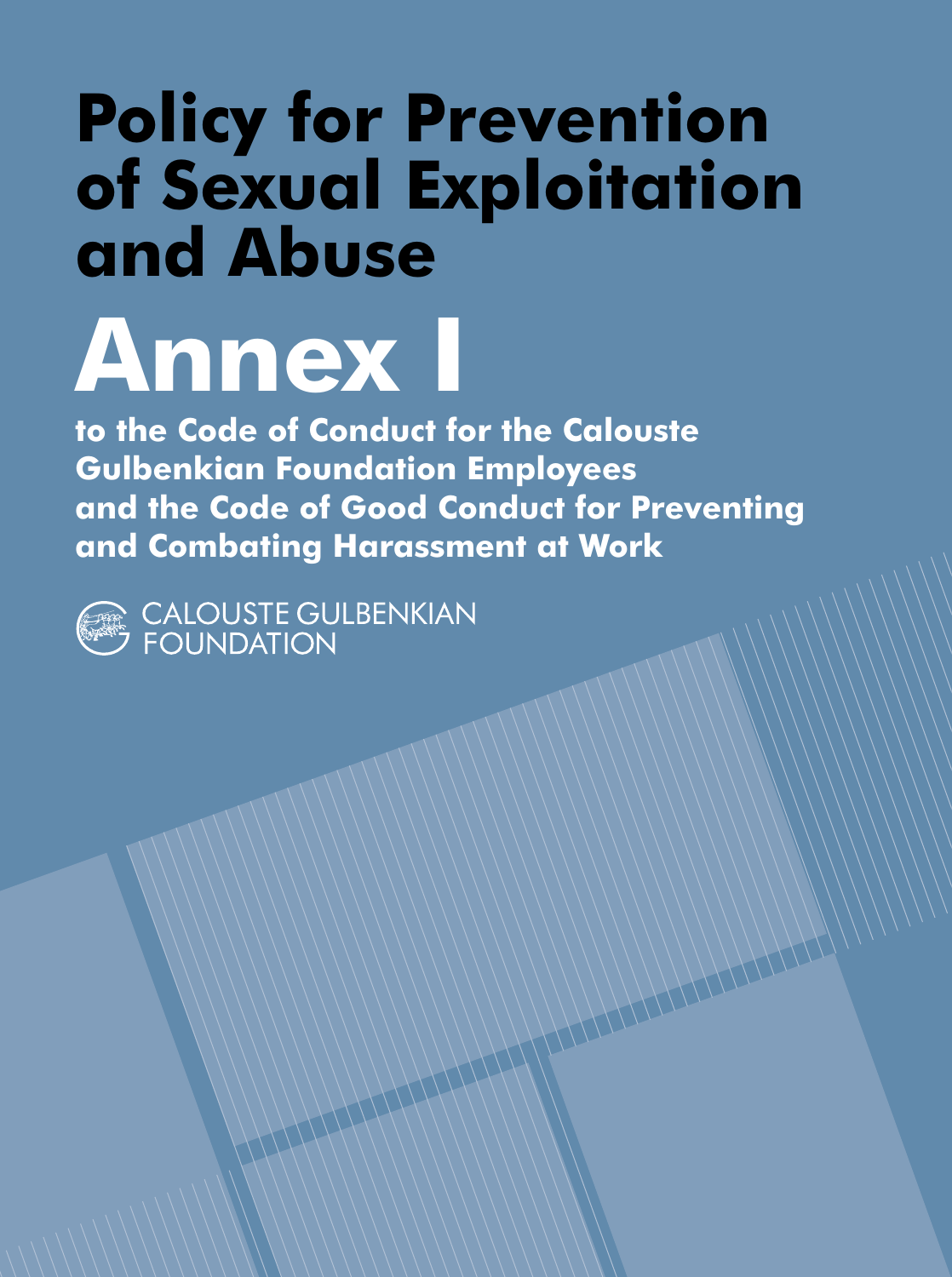#### Policy for Prevention of Sexual Exploitation and Abuse (PSEA)

Annex I to the Code of Conduct for the Calouste Gulbenkian Foundation Employees and the Code of Good Conduct for Preventing and Combating Harassment at Work

The Calouste Gulbenkian Foundation (CGF) is a Portuguese institution whose fundamental purpose is to improve the quality of life of people through art, beneficence, science and education.

The CGF operates from its headquarters in Lisbon and its delegations in Paris and London, and has also intervened through support granted by Portugal in the Portuguese-speaking African Countries (PALOP) and East Timor, as well as in countries with Armenian Communities.

It is a foundation of private law and public utility that develops its action through direct and distributive activities, perfectly articulated by a common vision and mission: to contribute to the construction of a more just, solidary and sustainable society, in which citizens freely and consciously intervene with equal opportunities.

The CGF has a Museum, which houses the Founder's private collection and a collection of modern and contemporary art; an orchestra and a choir; an Art Library and Archives; a scientific research institute; and a garden, which is a central space in the city of Lisbon, where also the educational activities take place.

In articulation with the cultural activities, the CGF fulfils its mission through innovative programs that develop pilot projects and that support, through scholarships and grants, institutions and social organisations. Within the ambit of its spectrum of action in society, the CGF adopts a policy of prevention against Sexual Exploitation and Abuse, complementing a policy of prevention and fight against Harassment which is contained in the Code of Good Conduct for Preventing and Combating Harassment at Work and in the Code of Conduct for Calouste Gulbenkian Foundation Employees, which are based on a common matrix: zero-tolerance towards Sexual Exploitation, Abuse and Harassment.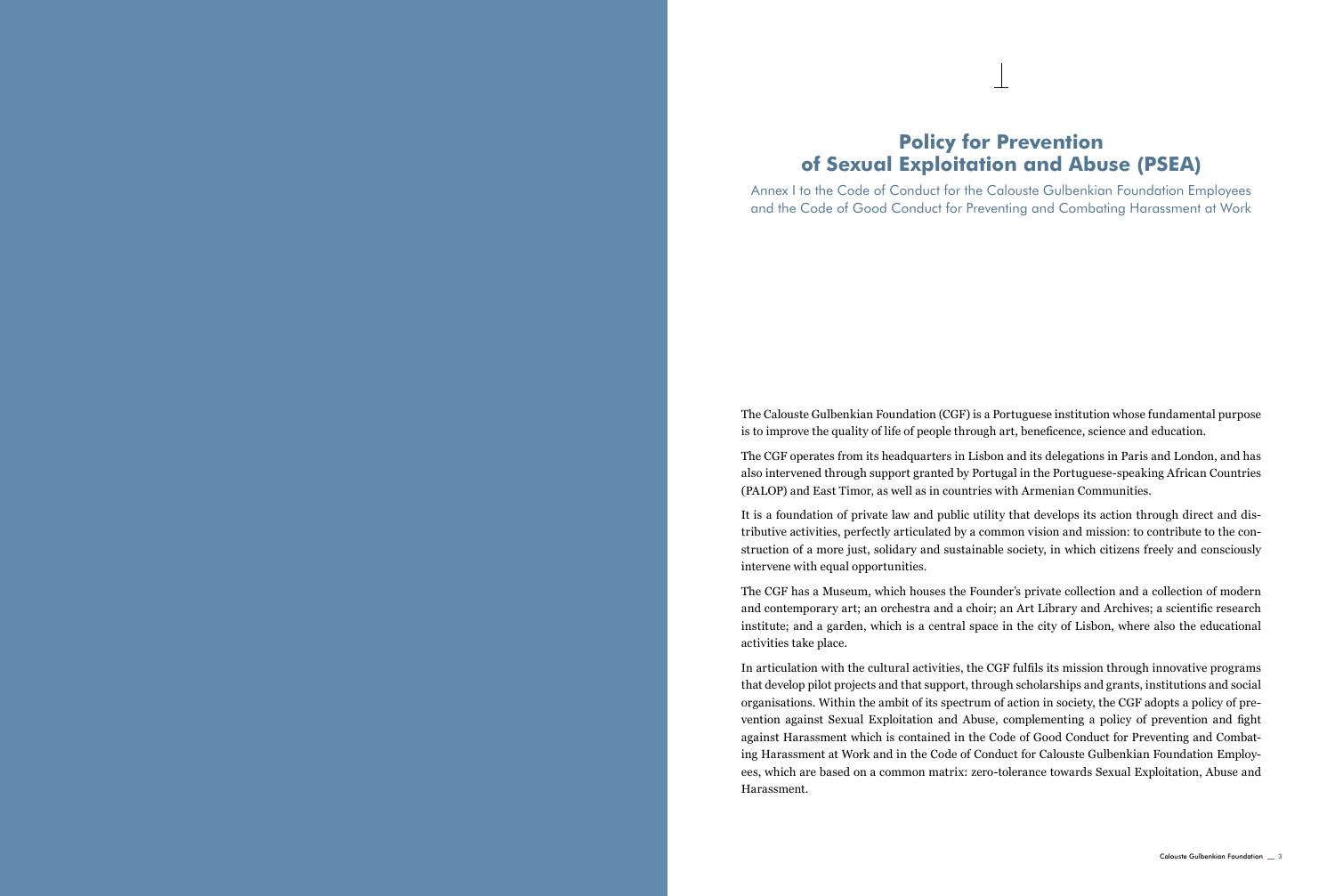The CGF does not tolerate any form of Sexual Exploitation, Abuse or Harassment and joins the international non-profit community in supporting the fundamental principles relating to the prevention of Sexual Exploitation and Abuse established in 2003 in the Bulletin of the United Nations Secretary-General on Special Measures for Protection from Sexual Exploitation and Sexual Abuse, and in the Lanzarote Convention- the Council of Europe Convention on Protection of Children against Sexual Exploitation and Sexual Abuse, to which Portugal has been a party since 1 December 2012. The Foundation believes that everyone has the right to live their lives free from sexual violence.

This zero-tolerance policy is applicable to all CGF Employees, Related Personnel and Beneficiaries and covers Reprehensible Sexual Behaviour among CGF Employees and towards Related Personnel, Beneficiaries and the General Public that are involved in the most diverse activities of the CGF.

The CGF takes all complaints in which CGF Employees, Related Personnel, Beneficiaries and the General Public may be involved very seriously, ensuring a timely and rigorous investigation into cases of complaints that indicate a possible violation of the said policy, taking the disciplinary and other measures that are appropriate to each concrete situation. Therefore, all CGF Employees, Related Personnel, Beneficiaries and the General Public shall:

- Adopt ethically correct behaviour, treating any individual with dignity and respect, and abstaining from practices that translate into Sexual Exploitation, Abuse or Harassment.
- Contribute to an interpersonal environment where all Employees, Related Personnel, Beneficiaries and the General Public know how to recognise unacceptable behaviour and feel able to discuss their rights and concerns. Management has a special responsibility to maintain such environment.
- Promptly convey their concerns, in accordance with the reporting procedures applicable at FGC, about any suspected situation of Sexual Exploitation, Abuse or Harassment.
- To cooperate fully in any investigation conducted by the CGF, respecting the privacy of all parties involved and with particular sensitivity to the autonomy and well-being of the victims.

### TABLE OF CONTENTS

#### **Chapter I**

**Responsibility and Purpose** 06

> **Chapter II Definitions** 07

**Chapter III**

**Standards of Conduct for Employees, Related Personnel and Beneficiaries** 09

**Chapter IV Implementation, Monitoring and Assessment** 11

> **Chapter V Communication of Complaints** 13

**Chapter VI Retaliation Protection for the Whistleblower**

15

**Chapter VII Guarantees**

16

**Chapter VIII Investigation** 17

**Chapter IX Decision** 18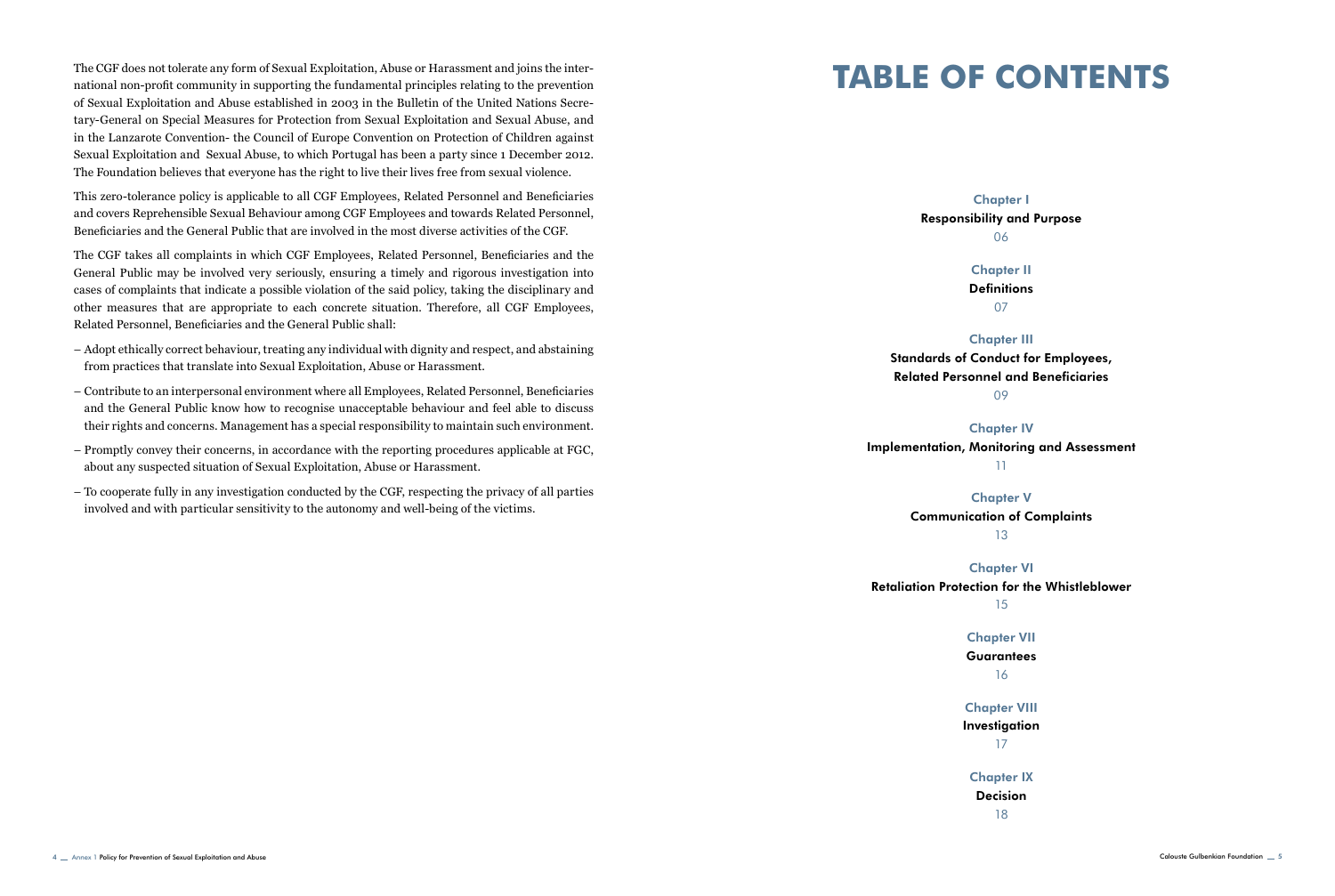#### Chapter I Responsibility and Purpose

#### Chapter II **Definitions**

The work of the CGF implies the contact of its Employees and Related Personnel with various Beneficiaries and the General Public, possibly including vulnerable children and adults. It furthermore involves the allocation of positions of trust and delegation of powers to many Employees and Related Personnel who act on its behalf, especially when exercising control and resource allocation functions.

The policy of zero-tolerance towards Sexual Exploitation, Abuse and Harassment aims to create a safe environment for all Employees, Related Personnel, Beneficiaries and the General Public, and in particular to protect vulnerable children and adults from any possible sexual harm arising from the contact with the CGF. This policy also aims to establish procedures for the resolution of incidents of Sexual Exploitation, Abuse and Harassment, and to communicate to Employees, Related Personnel and Beneficiaries their contractual and moral responsibilities to protect children and adults in all areas of CGF activity.

The present policy complements the Code of Conduct for CGF Employees and the Code of Good Conduct for Preventing and Combating Harassment at Work, and was adopted by the Executive Board of Trustees of the CGF on 04.02.2021.

The President of the Audit Committee of the CGF acts as the CGF Focal Point for the Prevention of Sexual Exploitation, Abuse and Harassment, being responsible for monitoring the present policy, as well as to oversee its implementation.

**Sexual Abuse:** any physical intrusion committed or threat of physical intrusion of a sexual nature, whether by force or under unequal or coercive conditions.

**Sexual Harassment:** any unwanted sexual approximation, request for sexual favours, verbal or physical attitudes, or gestures of a sexual nature, or any other behaviour of a sexual nature, when, for example, such attitude interferes with work, constitutes a condition of employment or gives rise to an intimidating, hostile or offensive environment. Sexual Harassment can be carried out in person or at a distance, including among others, by telephone, email or through social networks.

**Beneficiaries:** persons who receive financial aid, in the form of grants or scholarships, stemming from the activities of the CGF and who are therefore in some way subordinate or dependent on it.

CGF Employees and Related Personnel: people working full or part time on behalf of the CGF. This includes workers with an employment or service contract, scholarship trainees, volunteers, agents of international cooperation and other professionals from Partner organisations who individually participate in projects or actions under the CGF tutelage.

**Reprehensible Sexual Behaviour:** for the purposes of the present policy, this refers to acts of Sexual Exploitation, Abuse or Harassment, which may take the form of a single incident or isolated act and occur between persons of the opposite sex or the same sex. All genders may be victims or suspects of Reprehensible Sexual Behaviour.

Children: any person under 18 years of age, regardless of local age of majority or age of consent.

**Complainant:** the person reporting a suspected wrongdoing, including the alleged Victim of Sexual Exploitation, Abuse and Harassment.

Evidence: information gathered during an investigation which corroborates or contradicts a complaint.

**Sexual Exploitation:** translates into any actual or attempted practice of a sexual nature through the abuse of trust, abuse of a vulnerable situation or unequal power relation, for sexual purposes, including, among others, material, social or political profiting.

**Investigator:** a person appointed by the CGF Focal Point or designated to investigate a particular complaint. The Investigator may be a duly qualified CGF staff member or a person outside the CGF.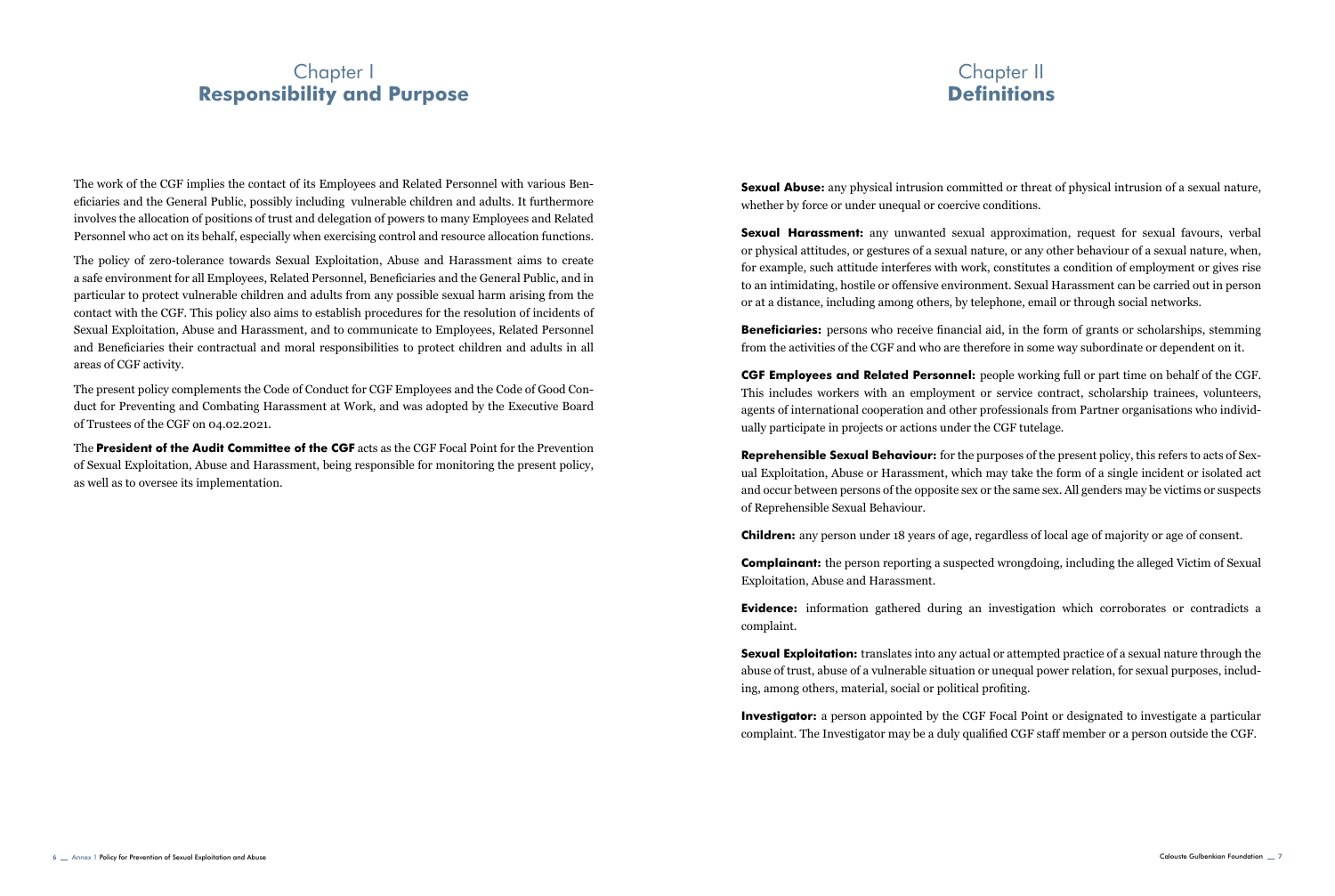**Subject of the Complaint:** the person who is presumed or suspected to have sexually exploited, abused or harassed the victim.

**Partner:** an organisation which plays a crucial role in supporting the fulfilment of a program of the CGF, which provides an essential co-ordination function or which carries out activities on behalf of the CGF.

Focal Point: the person mandated by the CGF to assume certain responsibilities with regard to the Prevention of Sexual Exploitation and Abuse, including receiving complaints of suspected Sexual Exploitation, Abuse and Harassment.

**The General Public:** any person, regardless of age, gender, race or creed, who benefits from the direct activities of the CGF, i.e. concerts, exhibitions, conferences, visits to the Museums, visits to the Art and Archives Library, visits to the Foundation's shops and educational activities.

Witness: any person in possession of information relevant to the investigation, including the Victim, the Complainant, an employee of a Partner organisation, the Subject of the Complaint or another employee.

**Victim:** the person who is, or has been, sexually exploited, abused or harassed.

#### Chapter III Standards of Conduct for Employees, Related Personnel and Beneficiaries

Sexual Exploitation, Abuse and Harassment are acts that constitute serious and reprehensible misconduct, and any violation of the present standards may justify disciplinary action, including dismissal or termination of employment. All CGF Employees, Related Personnel or Beneficiaries who commit acts of Sexual Exploitation, Abuse or Harassment may also be subject to criminal action or any other legal action provided for in the applicable legislation.

- 1. CGF Employees, Related Personnel and Beneficiaries must refrain from engaging in or participating in acts of Sexual Exploitation or benefit, intentionally, from acts of Sexual Exploitation committed by third parties;
- 2. CGF Employees, Related Personnel and Beneficiaries must refrain from engaging in or participating in acts of Sexual Abuse or benefit, intentionally, from acts of Sexual Abuse committed by third parties (using force or coercion to commit sexual acts);
- 3. CGF Employees, Related Personnel and Beneficiaries must refrain from engaging in or participating in acts of Sexual Harassment (unwanted acts of physical or verbal approximation, making sexual jokes or comments of a sexual nature, or references to sexual conduct in verbal or written form, and/or comments about someone's sex life);
- 4. Sexual activity with children (persons under 18 years of age) is prohibited, regardless of the locally defined age of majority or consent. The erroneous conviction about the age of a child is inadmissible as a defence argument;
- 5. The proposal or offer of money, employment, goods or services in exchange for sexual activity, or the proposal or promise of sexual activity by another person as part of that exchange, is strictly prohibited, even outside the time and place of work. This includes the offer or provision of aid due to a beneficiary, when used as a means of coercion for sexual activity.
- 6. The CGF strongly discourages any sexual activity of its Employees and Related Personnel with Beneficiaries, with whom they interact, directly, within the ambit of aid received, whenever a dynamic of unequal powers could undermine the credibility and integrity of the work of the CGF.
- 7. Where a CGF Employee, Related Personnel and Beneficiaries have any concern or suspicion regarding Sexual Exploitation, Abuse or Harassment by a co-worker or Related Personnel, whether in the CGF or in another Partner organisation, they must report them through one of the reporting means of communication referred in Chapter V of the present policy.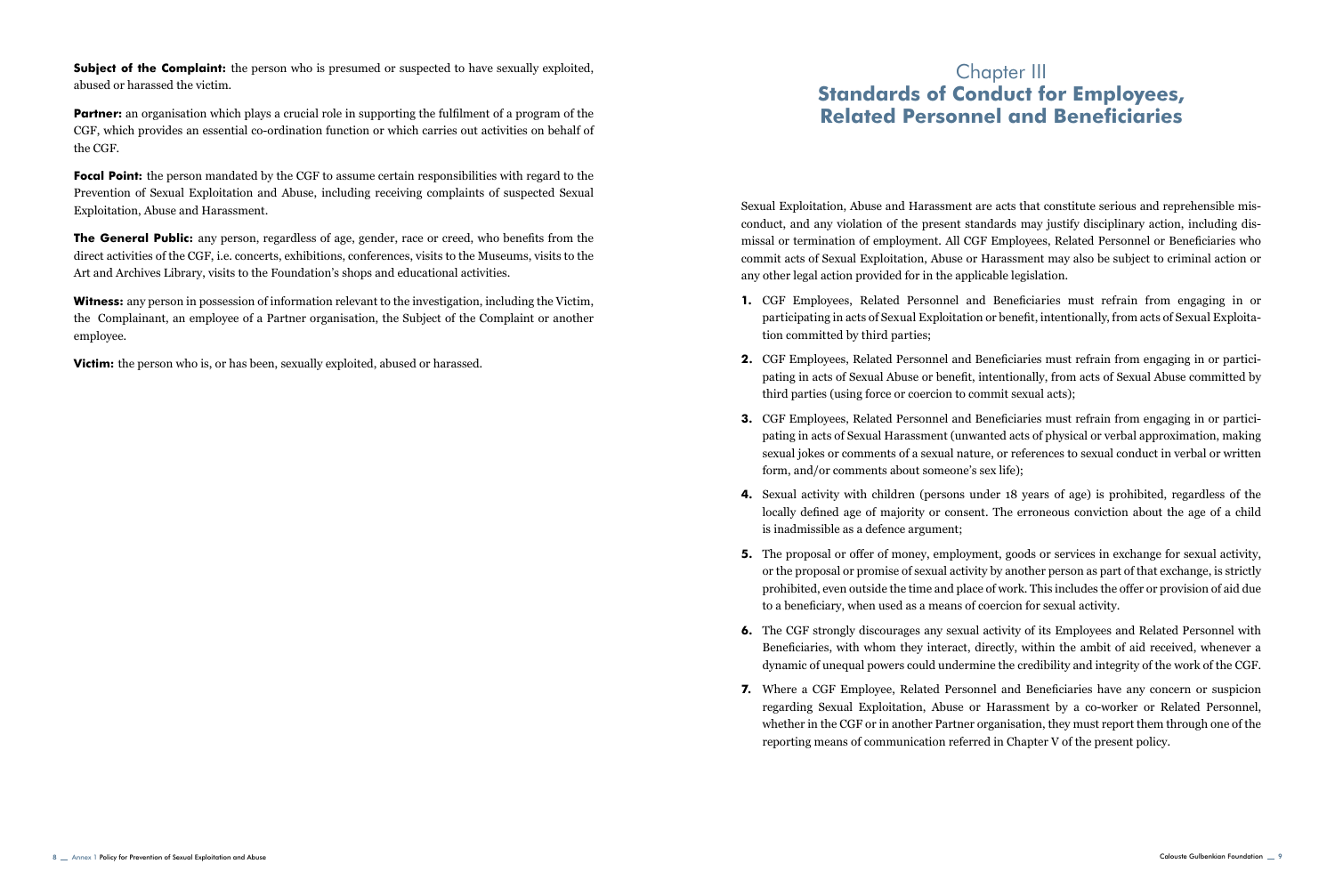- 8. CGF Employees, Related Personnel and Beneficiaries are obliged to create and maintain an environment that prevents acts of Sexual Exploitation, Abuse and Harassment. All levels of management must support and develop systems that preserve such environment and act promptly in response to any concerns or suspicions transmitted, complying with the communication procedures.
- 9. CGF Employees, Related Personnel, and Beneficiaries are committed to the proper administration of the material and logistical resources made available to them within the ambit of their professional activities, including the use of computers, video or photographic cameras, mobile phones, or social networks, and refrain from using them to exploit or harass children or other participants in projects or actions promoted or supported by the CGF.
- 10. When photographing or filming a child, as part of their professional activities, CGF Employees, Related Personnel and Beneficiaries are obliged to ensure:
	- The prior and informed consent of the child's parents or legal representative, providing them with all the information on the use of the images collected;
	- That images exclusive to the child's face or of an intimate nature will not be collected;
	- That the child is adequately dressed and in poses not likely to be interpreted as sexually suggestive;
	- That the dissemination of photographic or film images shall be subject to the use of image and voice filters in order to protect the child's identification, unless this is justified by the child's notoriety, or when the reproduction of the image is framed in public places, or in facts of public interest or that have taken place publicly;
	- That the image archives do not reveal any personal information enabling the child to be identified individually;
	- That the CGF will fully exercise the rights of usage relating to the collected images, which remain its exclusive property, and that it shall not assign them to third parties. The CGF shall also be barred from carrying out any usage which may cause damage to the minor's dignity, reputation or private life, as well as from carrying out any other usage considered harmful under the laws and regulations in force.

#### Chapter IV Implementation, Monitoring and Assessment

All concerns or suspicions of reprehensible or inappropriate sexual behaviour shall be duly investigated, in accordance with the policies and procedures of the CGF. Once a concern or suspicion has been reported, the CGF will make all possible efforts to prevent the Sexual Exploitation, Abuse and Harassment, and to protect the Victims. In order to fulfil this commitment, the CGF has adopted the following measures:

#### Implementation

- $-$  The Executive Board of Trustees of the CGF is responsible for the implementation of the present policy.
- $-$  The President of the Audit Committee of the CGF has been charged with overseeing the implementation of the Policy for the Prevention of Sexual Exploitation and Abuse, in order to monitor its effectiveness, report on progress made and improve efforts to prevent and respond to Sexual Exploitation, Abuse and Harassment. The Secretary-General shall provide all the support needed to the President of the Audit Committee of the CGF for the fulfilment of his responsibilities in this regard.
- $-$  The President of the Audit Committee of the CGF has been appointed as the CGF Focal Point for activities related to the Prevention of Sexual Exploitation and Abuse, being responsible for the appointment of Investigators, the management of investigations and the provision of information to the Executive Board of Trustees of the CGF. The Executive Board of Trustees is furthermore responsible for appointing another Focal Point in the event of incompatibility or conflict of interest of the initially appointed one.
- In accordance with the applicable legislation and to the extent possible for the CGF, it has included in the recruitment, procedures for consulting the respective records and criminal records, as well as procuring references from previous employers, with the consent of the candidates, in order to prevent that authors of acts of Sexual Exploitation, Abuse and Harassment are hired or reintegrated by the CGF, if it is a professional activity involving direct or indirect contact with children. In this case, the criminal records will have to be updated and this duty will be included in the respective contracts.
- To investigate suspicions of Sexual Exploitation, Abuse and Harassment involving CGF Employees, Related Personnel and/or Beneficiaries in a timely manner and, to the extent possible for the CGF, guarantee compliance with legal procedures. Investigators shall act impartially with respect to the rights and dignity of Complainants, Victims and the Subjects of the Complaints. This includes the use of appropriate practices for hearing Witnesses and Victims, especially children, and hiring of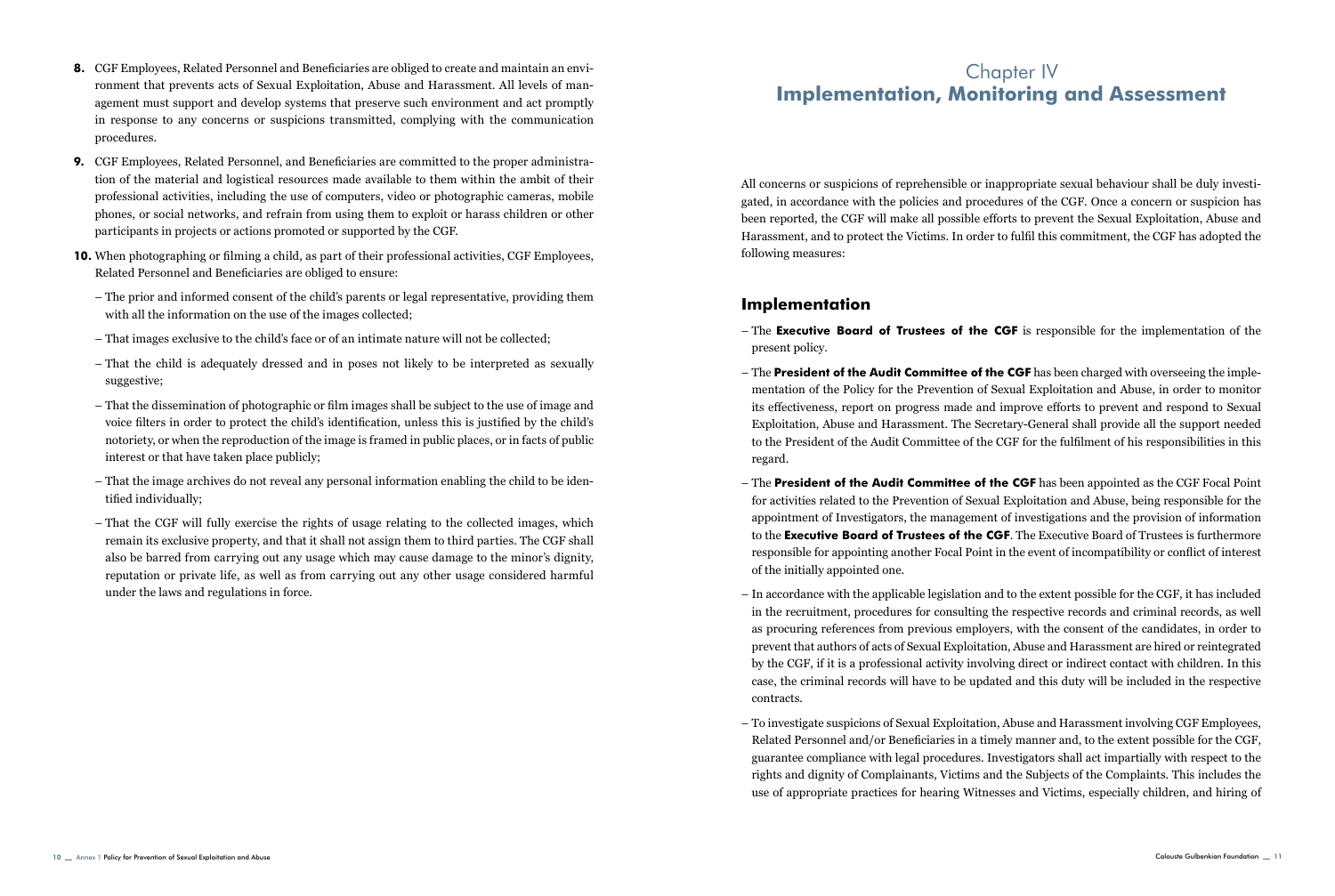professional investigators or ensuring expert investigative advice, as appropriate. The CGF will take into account the results of the investigation and shall guarantee that lessons learned are used to improve policies and practices in this area, as appropriate.

- Provide all CGF Employees and Related Personnel with consistent and regular training on issues related to the Prevention of Sexual Exploitation and Abuse, and gather Evidence to prove their attendance. This mandatory training will have as its (non-exclusive) contents the definition of what is meant by Sexual Abuse, Exploitation and Harassment behaviour, the zero-tolerance policy, as well as the procedures to follow in case of a complaint, being provided to all new Employees during their welcome period and refreshed every 2 years.
- Include the standards of conduct on the Policy for Prevention of Sexual Exploitation and Abuse in the contracts of employment, internship, voluntary work placements, partnerships, the acquisition of goods, the provision of services or the award of scholarships and grants, requiring the counterparts to report to the CGF any behaviour likely to constitute a violation of the present policy.
- To have resources to provide urgent psychological assistance and support, as appropriate and feasible, to Victims and other persons affected by the Sexual Exploitation, Abuse and Harassment. For this purpose, the CGF has a Clinical Centre or will use an external health unit that will assess the reported situation and, if necessary, refer the Victim for specialised care, namely medical or psychological care adjusted to the specific situation.
- Forward the complaints and the results of investigations within 48 hours to the competent authorities, in particular the Portuguese Public Prosecution Service, Intelligence Services, Social Security and other services and forces, whenever necessary.
- Provide full cooperation to the competent authorities to whom the administrative offence or criminal investigation is entrusted.

#### Monitoring and Assessment

- By the end of the first quarter of each year, the Focal Point shall produce a summary report on the implementation of the present policy in the previous year, monitoring key indicators such as the number of open and completed investigations and the duration of each investigation. The Focal point shall inform the summary report to the Plennary Board of Trustees.
- Every three years, a working group consisting of the Focal Point, the Director of Human Resources and the Clinical Centre, shall assess the need to review the policy on the basis of the annual monitoring reports and new international guidelines on the matter applicable to the contexts in which the Foundation operates, and submit the opinion to the Plennary Board of Trustees for approval.

#### Chapter V Communication of Complaints

All complaints of Reprehensible Sexual Behaviour, whether actually occurred or suspected, or violations of the present policy must be reported. The CGF will act on any complaint of suspected Sexual Exploitation, Abuse or Harassment, even if it is only a rumour. It is not necessary to be in possession of Evidence supporting the concern or suspicion to report it. The fact that a person feels uncomfortable with something he or she has seen or heard that may indicate a violation of the present policy is sufficient reason to file a complaint.

Complainants must be guaranteed that they can present their complaint safely, that they are heard and that effective action is taken. The CGF is committed to encouraging and enabling all Employees, Related Personnel, Beneficiaries and the General Public to express themselves and formally communicate their concerns or suspicions as soon as possible, so that they can be dealt with in a timely manner. Employees, Related Personnel, Beneficiaries and the General Public should feel confident and comfortable to report any suspicions, including Sexual Abuse, Exploitation and Harassment whether they refer to past or present situations.

As such, the CGF will treat any concerns or suspicions with seriousness and sensitivity. If they do not wish to do so personally, Employees, Related Personnel, Beneficiaries and the General Public must report any concern or suspicion anonymously, the latest within 48 hours of the occurrence of the facts or the Complainant becoming aware of them.

Complaints must be communicated by the following means:

- $-$  To the **President of the Audit Committee**, CGF Focal Point for this matter, by the following means:
- a) By written communication, through the links [linkGO](https://gulbenkian365.sharepoint.com/_forms/default.aspx) or [linkWebsite](https://gulbenkian.pt/en/prevention-policies/), available on the CGF's Intranet or on the CGF´s website, respectively, which are dedicated to the issues of combating and preventing harassment in the CGF and also to the prevention of Sexual Abuse and Exploitation, or through letter addressed to the President of the Audit Committee to the following address:

Fundação Calouste Gulbenkian Av. de Berna, 45 A 1067-001 Lisboa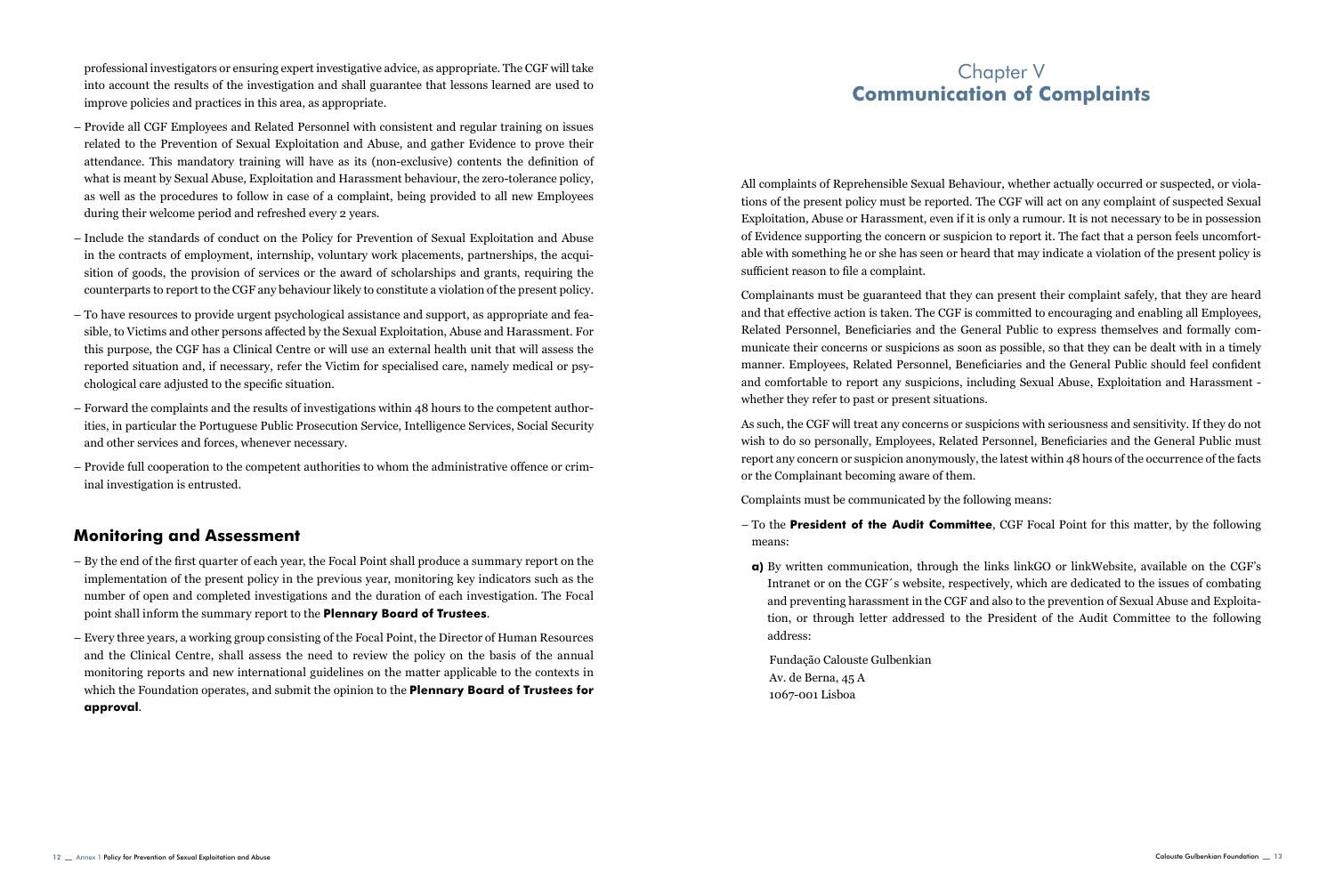b) In person, at a date and time to be agreed. The complaint must be as detailed as possible, containing a precise description of the facts constituting or likely to constitute Sexual Exploitation, Abuse or Harassment, namely, as to the circumstances, time and place hereof, the identity of the Victim(s) and the subject(s) of the complaint, as well as any testimonial, documentary or expert Evidence available.

The complaint, if only verbal, will be put in writing.

The complaint may furthermore be lodged, in accordance with the law, with the Public Prosecution Service or the competent criminal police body in the event of criminal liability and for the purposes of criminal proceedings.

Any person who deliberately makes a malicious complaint (e.g. false statements) shall be subjected to disciplinary action and/or criminal action.

#### Chapter VI Retaliation Protection for the Whistleblower

The CGF will not tolerate any form of harassment, retaliation, victimisation or adverse professional consequences against an employee who expresses a concern or suspicion or, in good faith, makes a complaint under the present policy. Concerns or suspicions must be expressed in good faith, even if unfounded. Any CGF Employee or Related Personnel who harasses, retaliates, victimises or takes any initiative against someone who, in good faith, reported a concern or suspicion, shall be subjected to disciplinary action, to the extent permitted by applicable law, which may include dismissal or termination of employment.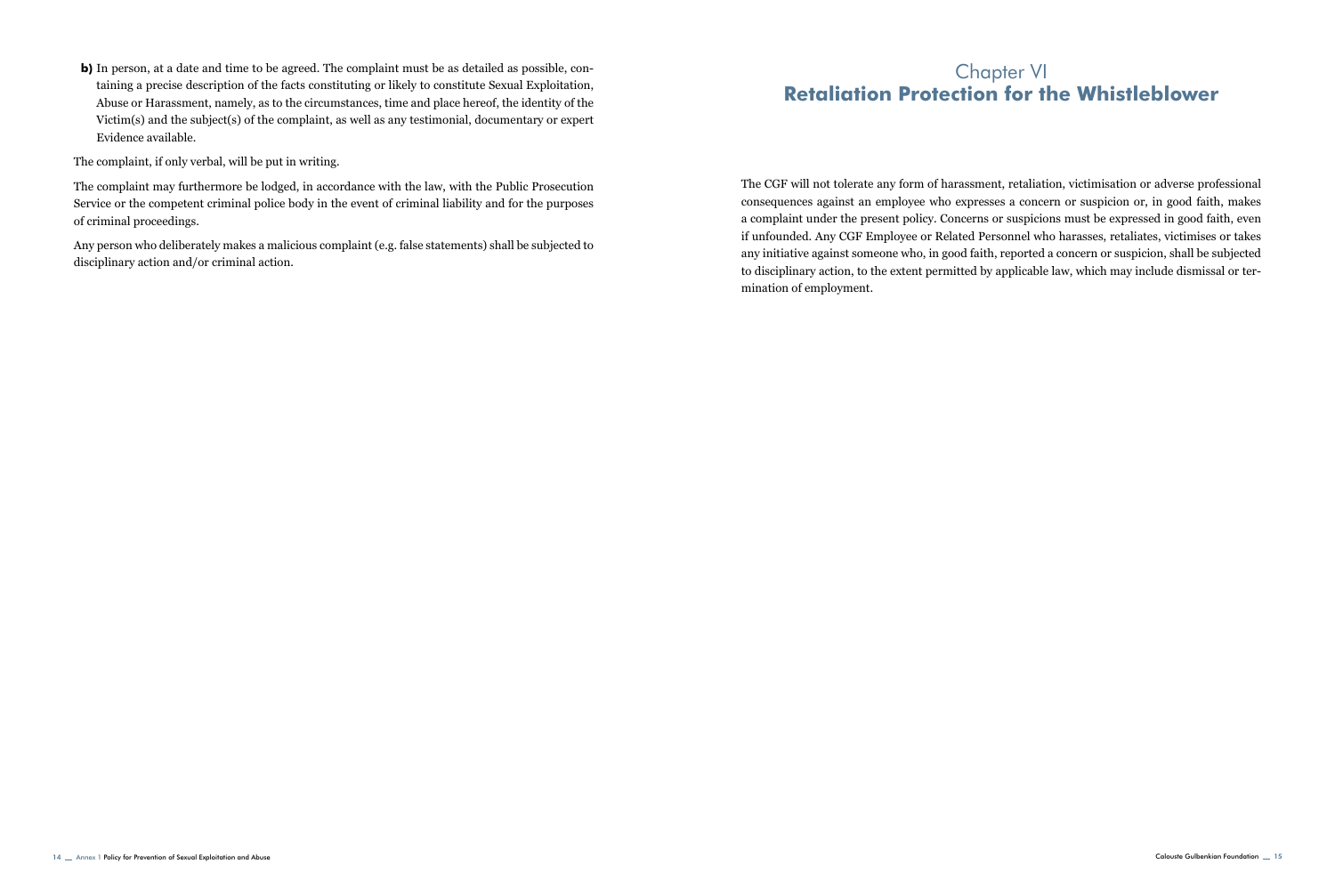#### Chapter VII Guarantees

#### Chapter VIII Investigation

Every effort will be made to protect the privacy of all Complainants and persons subject to a complaint. Although the CGF cannot guarantee total confidentiality, information regarding complaints and investigations will only be transmitted in accordance with the need-to-know principle. In cases where the person Subject of the Complaint is a leader, focal point or hierarchical superior of the alleged Victim, the Focal Point receiving the complaint shall follow the procedures to prevent those who may have a conflict of interest from being involved in the process.

During and after an investigation, any person who becomes aware of a complaint must respect the sensitivity of the issue and the need to protect the identities, privacy and reputation of the alleged Subject of the Complaint, the Complainant, the alleged Victim and possible Witnesses. Individuals who fail to cooperate in an investigation or violate confidentiality restrictions shall be subjected to disciplinary action or other sanctions, to the extent permitted by applicable law.

The CGF Focal Point and Investigators will take all reasonable steps to protect the Complainant, the alleged Victim, and possible Witnesses from acts of retaliation, as well as to maintain their safety throughout the investigation process.

On receipt of the complaint, the Focal Point will endeavour to promote the speediness of the investigation and, in particular, must immediately appoint the Investigator responsible for establishing the facts complained of. The investigation must be completed within no more than 72 hours, unless the complexity of the facts complained of justifies a longer period of time, and will include taking the steps deemed appropriate to establish the facts. On completion of the investigation, the Investigator shall send the Focal Point a report containing the conclusions of the investigation.

After an analysis of the investigation report, and without prejudice to the possibility of requesting further clarifications and diligences, which it considers necessary for the establishment of the facts, the Focal Point shall submit a reasoned proposal for a decision to the Executive Board of Trustees of the CGF.

However, whenever the practice of Reprehensible Sexual Behaviour, likely to translate into Sexual Exploitation, Abuse or Harassment, reveals to be evident, either when the complaint is examined, or during the course of the investigation, the Investigator shall, through the Focal Point, immediately request the Executive Board of Trustees to take a decision to report the facts under investigation to the administrative offence or criminal investigation authorities, even if the report with the conclusions of the investigation has not yet been finalised.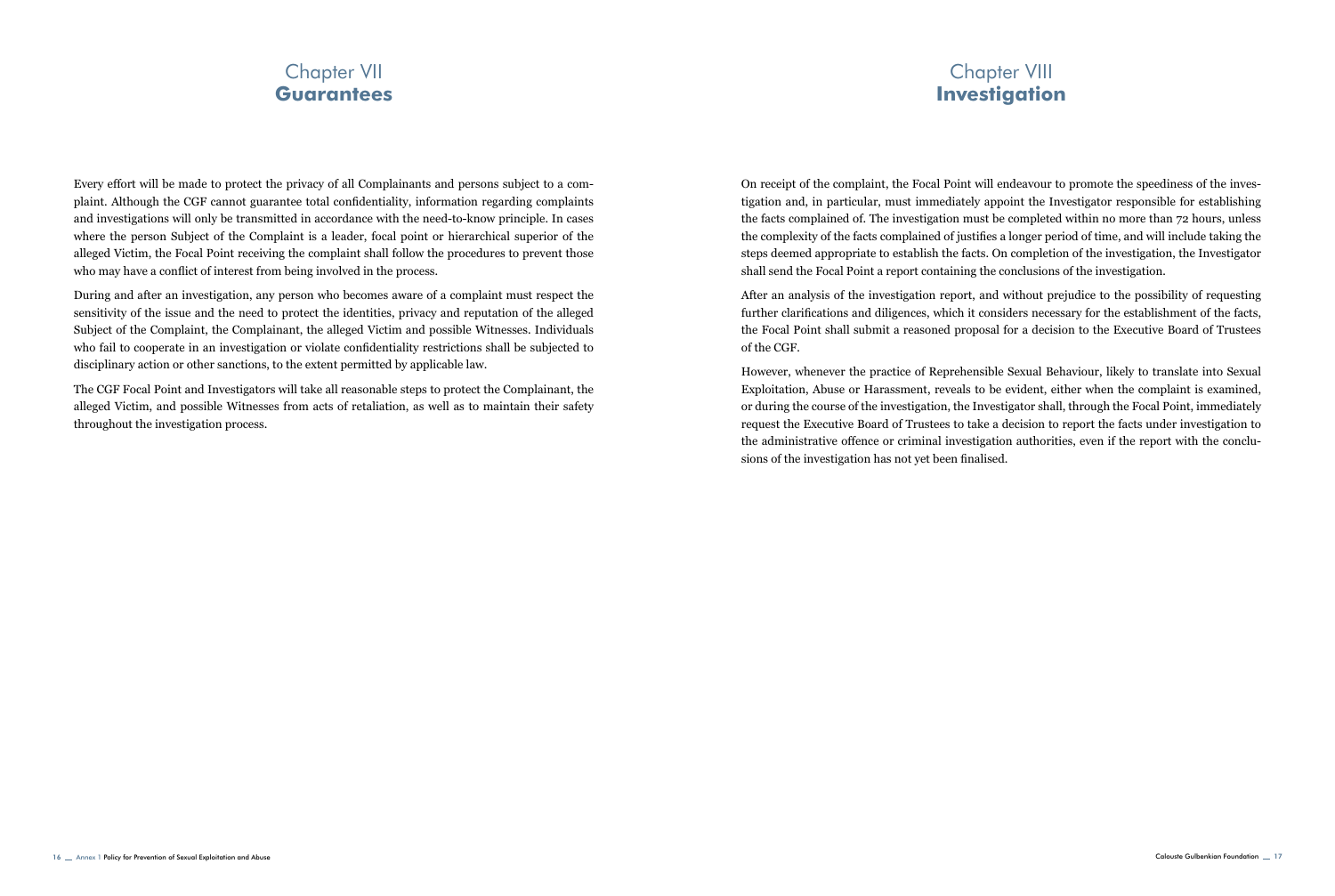#### Chapter IX Decision

The proposal for a decision to be presented by the Focal Point to the Executive Board of Trustees of the Foundation may be the initiation of disciplinary proceedings or other applicable penalty against the Subject of the Complaint, the archiving for lack of sufficient evidence, or, the archiving for lack of sufficient evidence and the adoption of measures of a disciplinary or other nature considered appropriate to the specific case against the whistleblower, if it is considered that there has been malicious intent or intention to harm the Subject of the Complaint.

At the same time, the proposal for a decision may contain other recommendations, indicating their implementation deadline, such as a medical and/or psychological follow-up for the Victim, the adopting measures to protect the Victim, forwarding the complaint to the Public Prosecution Service, or to other services that may be appropriate in the specific case.

On receipt of the investigation report and the proposal for a decision submitted by the Focal Point, the Executive Board of Trustees shall take a decision on the reasoned proposal within a period not exceeding 48 hours.

In cases where, from the analysis of the complaint or in the course of the investigation, it becomes apparent that there has been a practice of Reprehensible Sexual Behaviour likely to translate into Sexual Exploitation, Abuse or Harassment, which justifies the immediate communication of the facts to the administrative offence or criminal investigation authorities, the Executive Board of Trustees shall decide to submit such communication within a maximum time period of 24 hours.